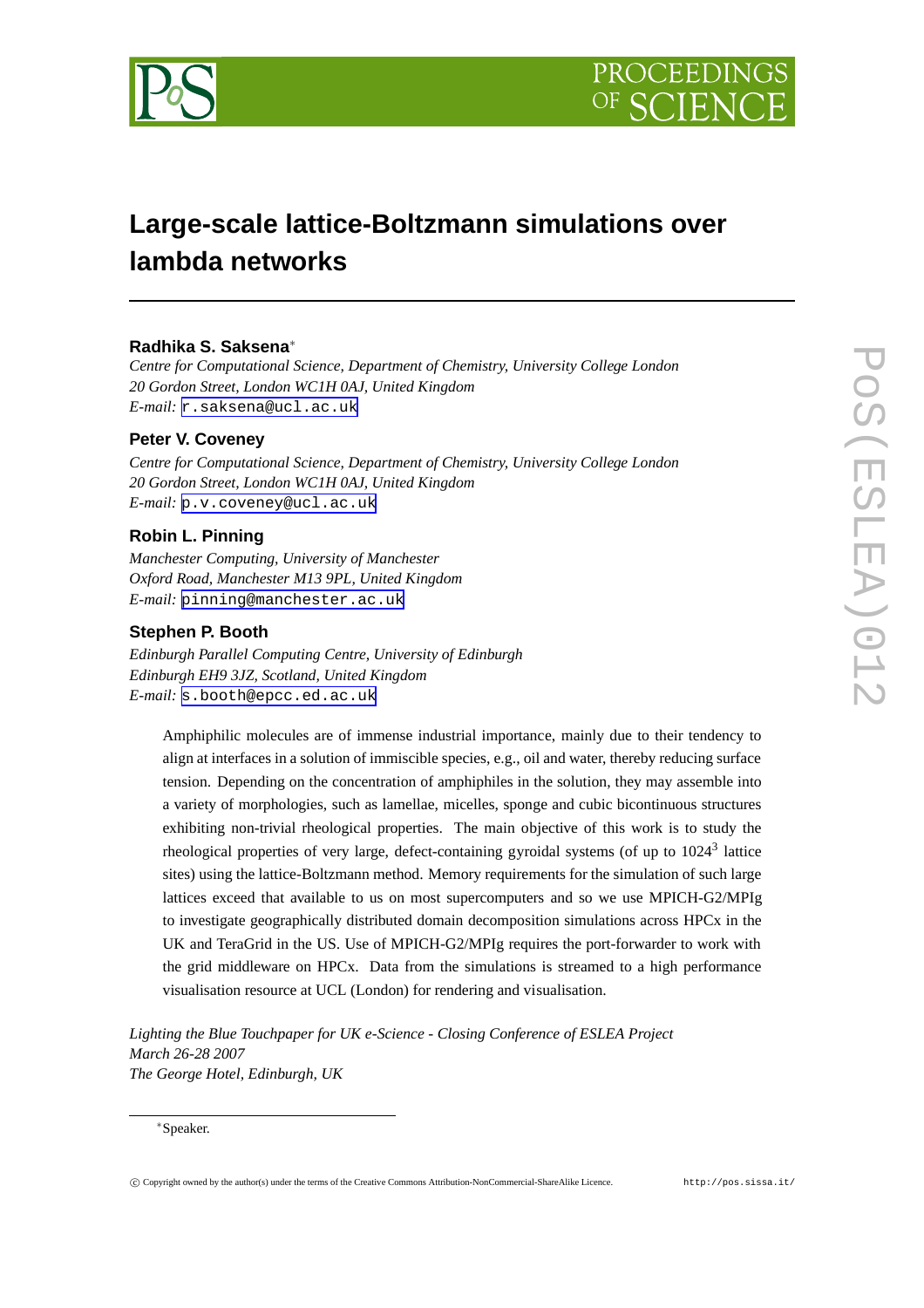# **1. Introduction**

Our objective is to simulate the rheological properties of ternary amphiphilic mixtures which undergo self-assembly into cubic and non-cubic periodic structures. Lattice-Boltzmann simulations of cubic and non-cubic self-assembled mesophases exhibit interesting rheological behaviour. Such discoveries can be exploited to design functional materials with specific rheological properties. Self-assembled mesophases are also finding application in the synthesis of mesoporous nanomaterials which have interesting structural and electronic properties. These simulations involve traversing complex parameter spaces in order to identify regions where self-assembled mesophases are formed. Self-assembly phenomena are known to suffer from hysteresis whereby a meta-stable state can persist for long times and one requires long simulations to identify the final self-assembled phase. Additionally, defects in the periodic mesophases are known to significantly influence rheological properties: in order to simulate defect dynamics correctly, one needs to perform simulations of large system sizes which can be deemed to be free of finite-size effects. Thus, in order to simulate physically realistic system behaviour, large-scale and long simulations need to be performed, making this an extremely computationally demanding endeavour.

## **2. Simulation Code**

We use the lattice-Boltzmann code, LB3D, to perform large-scale lattice-Boltzmann simulations. The implementation of the lattice-Boltzmann model for ternary amphiphilic fluids in LB3D has been discussed previously [\[1\]](#page-3-0). LB3D correctly simulates the self-assembly dynamics [[2](#page-3-0)] and rheology [\[3\]](#page-3-0) of cubic and lamellar mesophases in these systems. The code has been under development for over 7 years and is widely deployed on the UK NGS [\[4\]](#page-3-0), the UK supercomputing resource HPCx [\[5](#page-3-0)] and on various supercomputing resources on the US TeraGrid [\[6\]](#page-3-0). LB3D is a scalable parallel MPI code written in Fortran 90. It has been parallelised according to the domain decomposition scheme [\[7\]](#page-3-0). LB3D is a memory intensive application code requiring approximately 1 kilobyte of memory per lattice-site to store state data. The compute-intensive part of the algorithm consists of the collision and propagation steps. Because of the non-local interaction forces between different species in the amphiphilic mixture, two communication steps per cycle are required to exchange state data for lattice-sites on the sub-domain boundaries between neighbouring processors. LB3D checkpoints system state and visualisation data-sets at regular intervals. For large lattices, the size of checkpoints becomes non-trivial. For a  $1024<sup>3</sup>$  lattice-sites system, LB3D requires 1.07 TB of total memory to run; writing checkpoint files requires O(TB) of disk space. Each visualization step requires emission of a 4.3 GB visualisation dataset which has to be transferred to and rendered by a high performance visualisation resource.

# **3. Technical Challenges**

In order to simulate physically realistic rheological behaviour of multi-domain, defect containing, ternary amphiphilic mixtures we need to perform long-time simulations of large systems containing at least 1024<sup>3</sup> lattice sites. As mentioned in the previous section, the simulation checkpoint and visualisation data-sets can reach up to terabytes and require significant network bandwidth for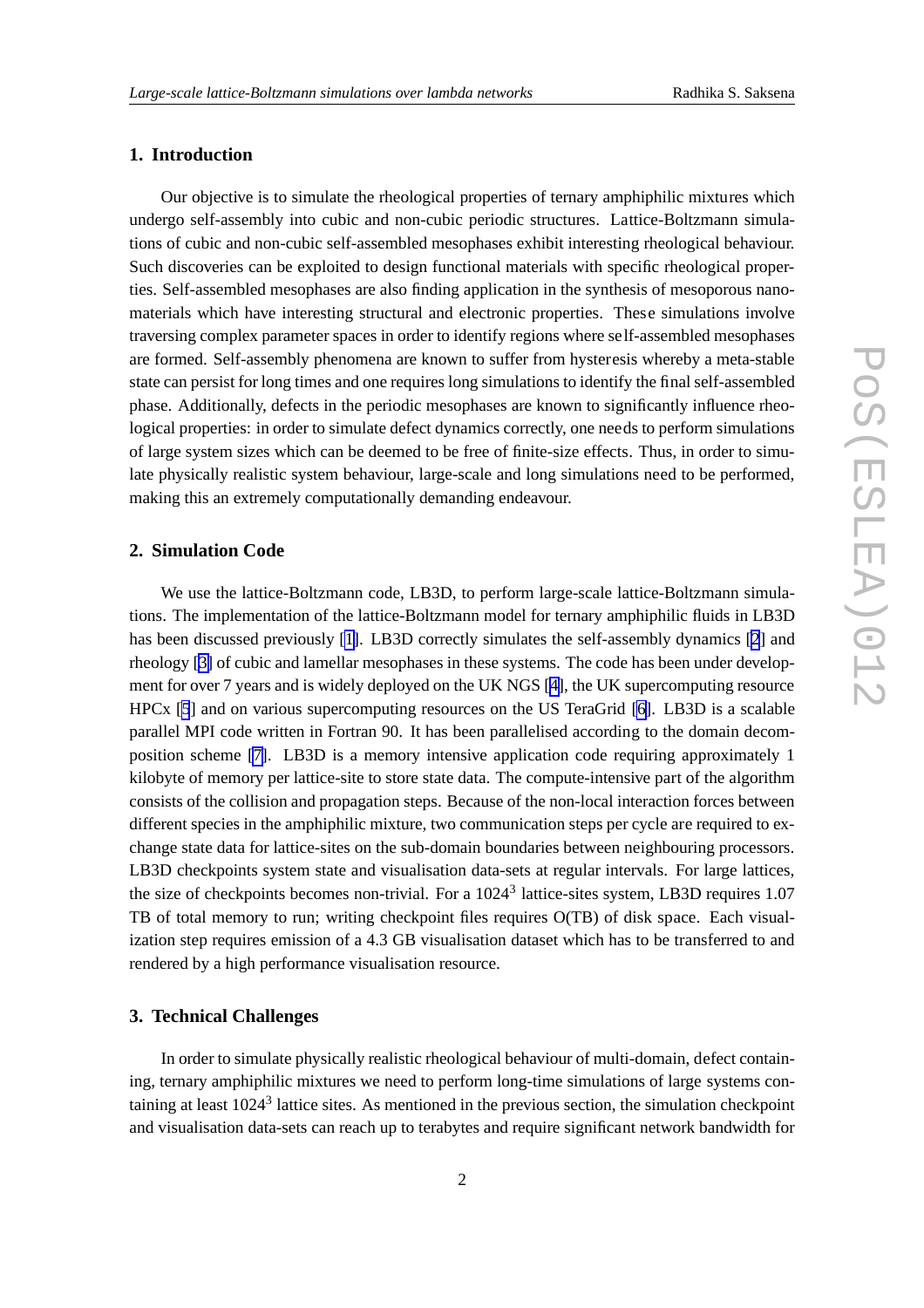transfer to storage and visualisation resources. Such large-scale data transfers have been performed for these lattice-Boltzmann simulations over UKLight [\[9](#page-3-0)] and in other RealityGrid projects, e. g. [[8](#page-3-0)]. The large amount of memory required to carry out these simulations is often not available to us on a single supercomputer. Here we discuss a new network-intensive meta-computing approach called geographically distributed domain decomposition or *GD*<sup>3</sup> [\[10](#page-3-0)] that can overcome this memory bottleneck. In this approach, a single MPI simulation is split across processors on geographically distributed supercomputers. Network provisionability, bandwidth, latency and reliability during the simulation run are all critical in the  $GD^3$  approach. The grid-middleware that we use to launch cross-site  $GD^3$  simulations is called MPICH-G2 [\[11](#page-3-0)] and its newer pre-release version called MPIg.

Our initial aim is to split a  $1024<sup>3</sup>$  lattice-sites simulation across supercomputers, the obvious candidates for this being the US TeraGrid resources and HPCx in the UK. HPCx is connected via the UKLight optical network [\[12](#page-3-0)] and Starlight network to the TeraGrid optical backbone. From an application scientist's perspective there are many technical challenges that need to be overcome in order to efficiently run cross-site simulations. Firstly, the simulation code needs to achieve maximum overlap between computation and communication by taking advantage of MPI's asynchronous communication calls. Unlike the previous MPICH-G2 version, MPIg implements asynchronous communications and is well-suited to take advantage of latency hiding optimisations in the code. Also UDT communication protocol was proposed in future versions of the grid middleware instead of the currently used TCP protocol. This is estimated to improve cross-site performance by a factor of two [[10\]](#page-3-0). Secondly, in order to be included in MPICH-G2/MPIg crosssite framework, the participating machines need to have externally addressable nodes. This poses a problem for relatively less grid-enabled machines like the Cray XT3 machine (Bigben) at the Pittsburgh Supercomputing Center and the new UK HEC resource, HECToR [[13](#page-3-0)]. Thirdly, we face issues in using MPICH-G2 on the UK's HPCx machine due to the port-forwarding mechanism in place on that machine. However, within the Vortonics project at SuperComputing Conference 2005 [[14\]](#page-3-0), a trans-atlantic cross-site run, over UKLight on TeraGrid machines and the now decomissioned Newton machine at CSAR on the UK NGS [[4](#page-3-0)], was performed by Boghosian *et al* using their lattice-Boltzmann simulation code which has a similar communication pattern as LB3D [[10\]](#page-3-0). In situations where the memory requirements of the simulation are too large to fit onto a single supercomputer, their results provide support for the viability of *GD*<sup>3</sup> as compared to alternatives like swapping portions of the simulation to disk or worse, waiting for a bigger machine to become affordable. From a usability point-of-view, cross-site simulations depend critically on the availability of automatic mechanisms for the advanced reservation and co-scheduling of compute resources and networks. To this end, tools have been developed for automated reservation and co-scheduling of grid resources [[15\]](#page-3-0) and of dynamically provisioned networks (within the ESLEA project). These tools used in conjunction with the grid application hosting middleware like the Application Hosting Environment [[16\]](#page-4-0) can allow scientists to efficiently and frequently schedule and launch cross-site simulations. Although there is a significant effort on middleware development, the support from grid resource managers on this front is less forthcoming. The UK NGS and EU DEISA [[17\]](#page-4-0) grid resource providers have not shown any serious indication of providing such a facility. There is a mechanism in place in the US TeraGrid to request for advanced reservation of resources through a web page, however, this requires manual intervention on the application scientist's part and as far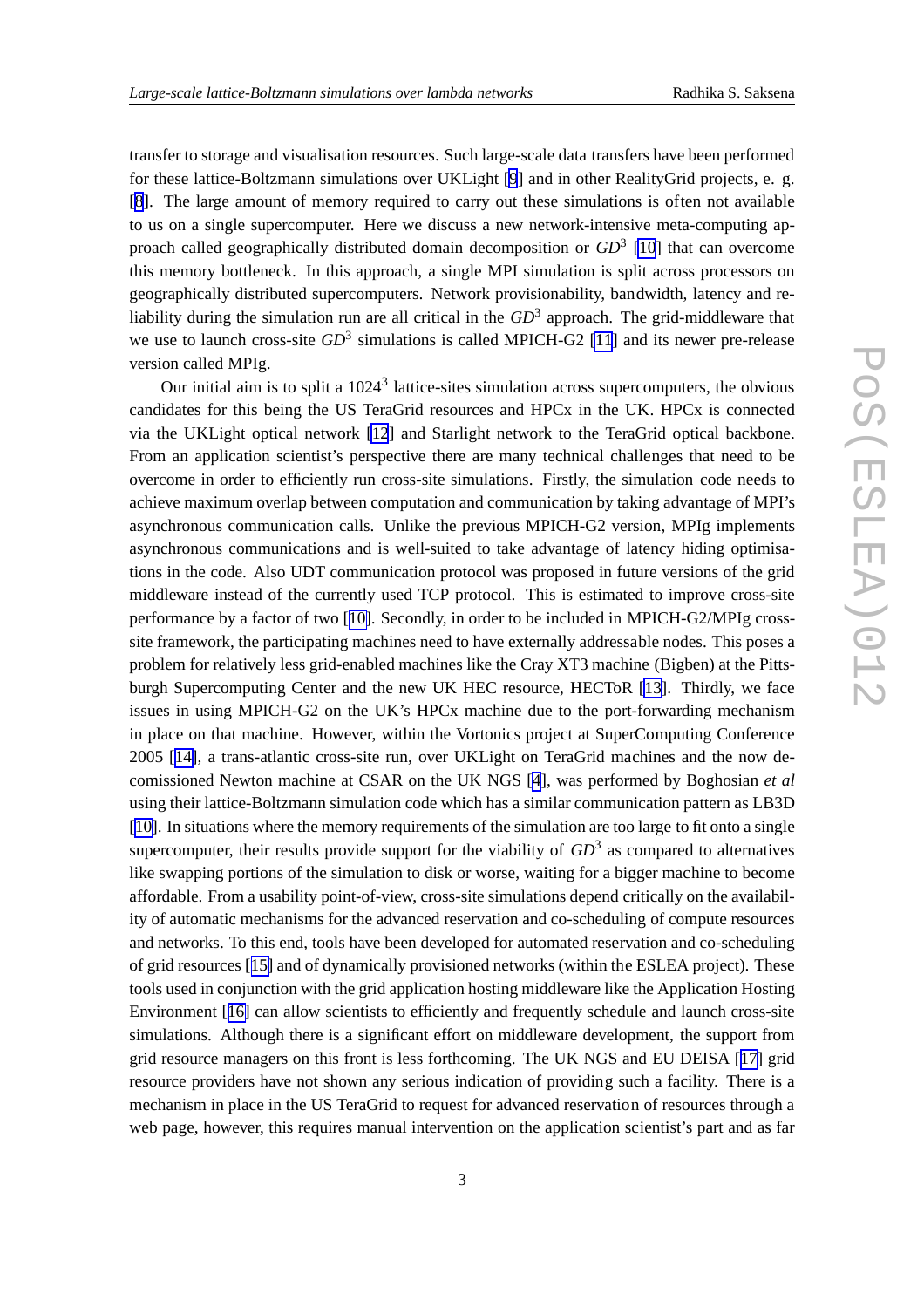<span id="page-3-0"></span>as we understand also on the resource manager's part. The beta version of the NAREGI [[18\]](#page-4-0) grid software stack, however, has a super-scheduler component to support co-scheduling and advanced reservation of grid resources. This is an encouraging development and further efforts like this are required to allow scientists to exploit advances in various areas of computing in a coherent fashion and be able to do science that was not possible before.

# **4. Summary**

In this paper, we have described the scientific motivation for our lattice-Boltzmann simulations and the primary simulation issues that need to be overcome. We describe the main features of the LB3D code which determine network requirements. Finally we discuss a new meta-computing approach called geographically distributed domain decomposition (*GD*<sup>3</sup>) for which high bandwidth, low latency, reliable network connections are critical and the technical challenges in deploying these simulations on transatlantic grids connected via UKLight.

This research has been funded by ESLEA project's EPSRC grant GR/T04465/01 and the EPSRC grants GR/R67699, EP/C536452/1, EP/E045111/1, GR/T27488/01 and through the OMII Managed Programme grant GR/290843/01. Access to the US TeraGrid resources was provided under the NRAC and PACS grants MCA04N014 and ASC030006P. We would also like to acknowledge useful discussions with Giovanni Giupponi, Marco Mazzeo and Steven Manos, and Nicola Pezzi's help with network issues.

#### **References**

- [1] J. Harting, J. Chin, M. Venturoli, and P. V. Coveney. *Phil. Trans. R. Soc. A.*, 1833:1895–1915, 2005.
- [2] J. Chin and P. V. Coveney. *Proc. R. Soc. London Series A,*, 462:3575–3600, 2006.
- [3] G. Giupponi, J. Harting, and P. V. Coveney. *Europhys. Lett.*, 73:533–539, 2006.
- [4] http://www.ngs.ac.uk.
- [5] http://www.hpcx.ac.uk.
- [6] http://www.teragrid.org.
- [7] W. Gropp, E. Lusk, and A. Skjellum. In *Using MPI*, pages 59–97. MIT Press, 1994.
- [8] M-A. Thyveetil, S. Manos, J. L. Suter and P. V. Coveney *in Lighting the Blue Touchpaper for UK e-Science - Closing Conference of ESLEA Project, POS (ESLEA), 013*, 2007.
- [9] M. Venturoli, M. J. Harvey, G. Giupponi, P. V. Coveney, R. L. Pinning, A. R. Porter, and S. M. Pickles. *Proceedings of the UK e-Science All Hands Meeting 2005*, 2005.
- [10] B. Boghosian, L. I. Finn, and P. V. Coveney. *http://www.realitygrid.org/publications/GD3.pdf*.
- [11] N. Karonis, B. Toonen, and I. Foster. *J. Parallel and Distributed Computing*, 63(5):551–563, 2003.
- [12] http://www.uklight.ac.uk.
- [13] http://www.hector.ac.uk.
- [14] http://hilbert.math.tufts.edu/ bruceb/VORTONICS/index.html.
- [15] J. Maclaren and M. Mc Keown. HARC: A Highly-Available Robust Co-scheduler, 2006. Proceedings of the 5th UK e-Science All Hands Meeting.